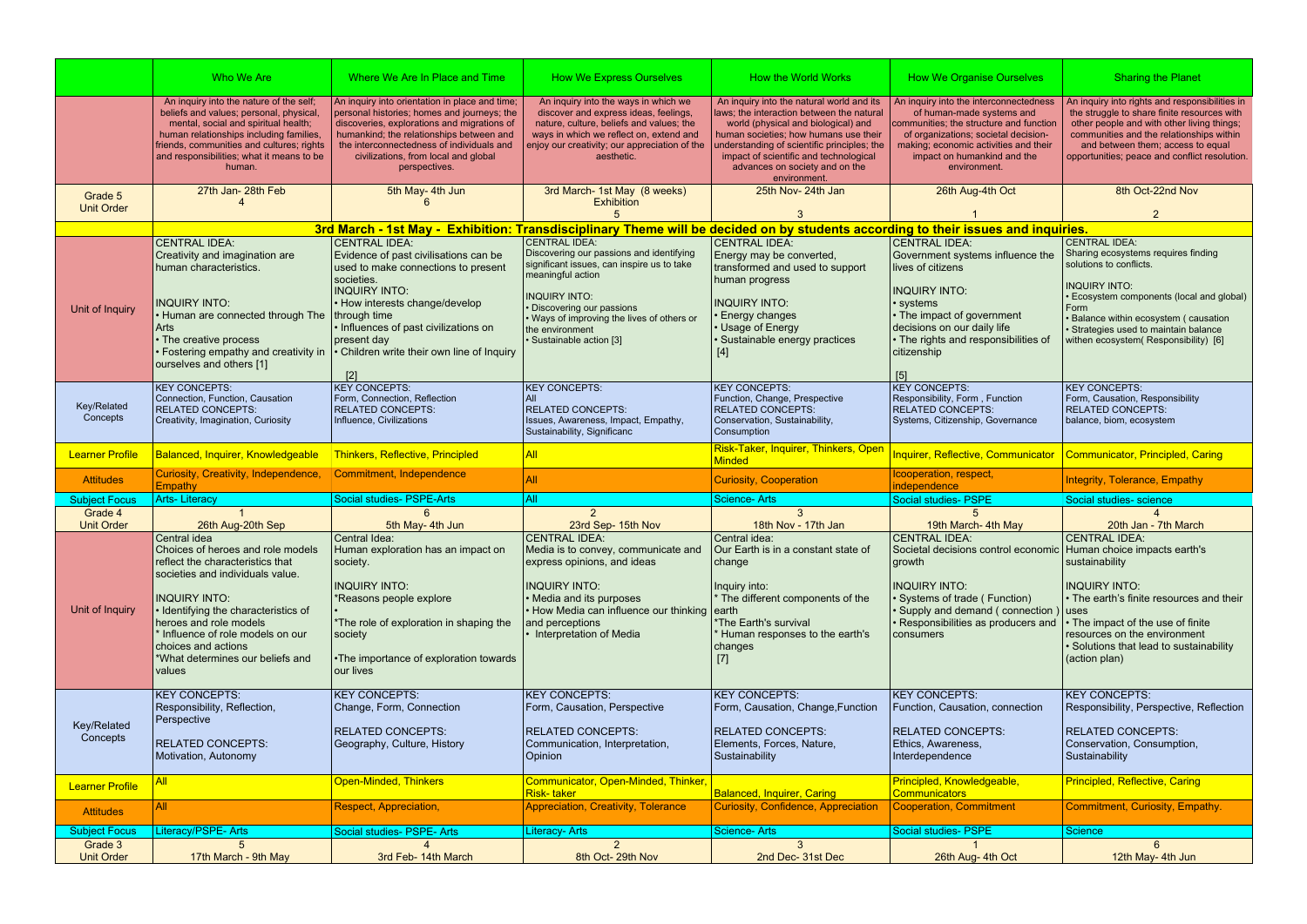|                                 | Who We Are                                                                                                                                                                                                                                                                                                       | Where We Are In Place and Time                                                                                                                                                                                                                                                                 | <b>How We Express Ourselves</b>                                                                                                                                                                                                                                                               | How the World Works                                                                                                                                                                                                                                                                                               | <b>How We Organise Ourselves</b>                                                                                                                                                                                                                                                | <b>Sharing the Planet</b>                                                                                                                                                                                                                                                                                                                       |
|---------------------------------|------------------------------------------------------------------------------------------------------------------------------------------------------------------------------------------------------------------------------------------------------------------------------------------------------------------|------------------------------------------------------------------------------------------------------------------------------------------------------------------------------------------------------------------------------------------------------------------------------------------------|-----------------------------------------------------------------------------------------------------------------------------------------------------------------------------------------------------------------------------------------------------------------------------------------------|-------------------------------------------------------------------------------------------------------------------------------------------------------------------------------------------------------------------------------------------------------------------------------------------------------------------|---------------------------------------------------------------------------------------------------------------------------------------------------------------------------------------------------------------------------------------------------------------------------------|-------------------------------------------------------------------------------------------------------------------------------------------------------------------------------------------------------------------------------------------------------------------------------------------------------------------------------------------------|
|                                 | An inquiry into the nature of the self;<br>beliefs and values; personal, physical,<br>mental, social and spiritual health;<br>human relationships including families,<br>friends, communities and cultures; rights<br>and responsibilities; what it means to be<br>human.                                        | An inquiry into orientation in place and time;<br>personal histories; homes and journeys; the<br>discoveries, explorations and migrations of<br>humankind; the relationships between and<br>the interconnectedness of individuals and<br>civilizations, from local and global<br>perspectives. | An inquiry into the ways in which we<br>discover and express ideas, feelings,<br>nature, culture, beliefs and values; the<br>ways in which we reflect on, extend and<br>enjoy our creativity; our appreciation of the<br>aesthetic.                                                           | An inquiry into the natural world and its<br>laws; the interaction between the natural<br>world (physical and biological) and<br>human societies; how humans use their<br>understanding of scientific principles; the<br>impact of scientific and technological<br>advances on society and on the<br>environment. | An inquiry into the interconnectedness<br>of human-made systems and<br>communities; the structure and function<br>of organizations; societal decision-<br>making; economic activities and their<br>impact on humankind and the<br>environment.                                  | An inquiry into rights and responsibilities in<br>the struggle to share finite resources with<br>other people and with other living things;<br>communities and the relationships within<br>and between them; access to equal<br>opportunities; peace and conflict resolution.                                                                   |
| Unit of Inquiry                 | <b>CENTRAL IDEA:</b><br>Our bodies' systems are<br>interconnected and influenced by our<br>lifestyle choices.<br><b>INQUIRY INTO:</b><br>*how our body systems work -<br>Function<br>*how our body systems are<br>connected - Connection<br>*The impact of lifestyle choices on<br>body systems - Responsibility | <b>CENTRAL IDEA:</b><br>Migration is a response to human<br>circumstances and has an impact on<br>people and places.<br><b>INQUIRY INTO:</b><br>•The reasons for migration<br>• Impact of migration on places and<br>communities<br>• The human response to migration                          | <b>CENTRAL IDEA:</b><br>Creating and responding to the Arts<br>develops understanding of ourselves<br>and the world around us.<br><b>INQUIRY INTO:</b><br>• The role of the Arts in society<br>the features of the Arts in different<br>culture<br>*How to express yourself creatively<br>[8] | <b>CENTRAL IDEA:</b><br>Matter has properties that can be<br>discovered and changed through<br>investigations.<br><b>INQUIRY INTO:</b><br>• The properties of matter<br>• How and why matter changes<br>Exploring the transformation of<br>matter [9]                                                             | Central Idea<br>By measuring time, we can<br>organise ourselves and understand<br>the world around us.<br><b>INQUIRY INTO:</b><br>How events and changes show<br>that time is passing<br>· People have developed different<br>ways of measuring time to organise<br>themselves. | <b>CENTRAL IDEA:</b><br>Society has a responsibiltiy to ensure<br>access to equal opportunities for all<br>children<br><b>INQUIRY INTO:</b><br>The connection between children's<br>rights and responsibilities<br>*How society responds to childrens<br>needs and rights<br>*The action children can take to ensure<br>their own needs are met |
| Key/Related<br>Concepts         | <b>KEY CONCEPTS:</b><br>Responsibility, Function, Connection<br><b>RELATED CONCEPTS:</b><br>Systems, Interdependence,<br>Structure                                                                                                                                                                               | <b>KEY CONCEPTS:</b><br>Change, Connection, Perspective<br><b>RELATED CONCEPTS:</b><br>Migration, Human Condition,<br>Geography                                                                                                                                                                | <b>KEY CONCEPTS:</b><br>Function, Form, Reflection<br><b>RELATED CONCEPTS:</b><br>Interpretation, Exploration                                                                                                                                                                                 | <b>KEY CONCEPTS:</b><br>Causation, Change, Form<br><b>RELATED CONCEPTS:</b><br>Properties of Matter, Chemical<br>Change [10]                                                                                                                                                                                      | <b>KEY CONCEPTS:</b><br>Function, Change<br><b>RELATED CONCEPTS:</b><br>patterns and systems                                                                                                                                                                                    | <b>KEY CONCEPTS:</b><br>Causation, Reflection, Responsibility<br><b>RELATED CONCEPTS:</b><br>Justice, Discrimination, Rights                                                                                                                                                                                                                    |
| <b>Learner Profile</b>          | <b>Reflective, Caring</b><br><b>Open-Minded, Inquirers</b>                                                                                                                                                                                                                                                       | Open-Minded, Inquirer, Risk-Taker,<br>Thinkers, Independence                                                                                                                                                                                                                                   | Open-Minded, Reflective,<br>Communicators                                                                                                                                                                                                                                                     | Inquirer, Reflective, Thinkers, Risk-<br><b>Taker</b>                                                                                                                                                                                                                                                             | Knowledgeable, Thinkers,<br><b>Balanced, Communicators</b>                                                                                                                                                                                                                      | Knowledgeable, Inquirer,                                                                                                                                                                                                                                                                                                                        |
|                                 |                                                                                                                                                                                                                                                                                                                  |                                                                                                                                                                                                                                                                                                |                                                                                                                                                                                                                                                                                               |                                                                                                                                                                                                                                                                                                                   |                                                                                                                                                                                                                                                                                 |                                                                                                                                                                                                                                                                                                                                                 |
| <b>Attitudes</b>                | Appreciation, Confidence,                                                                                                                                                                                                                                                                                        | Empathy, Tolerance, Integrity                                                                                                                                                                                                                                                                  | <b>Creativity, Commitment, Confidence</b>                                                                                                                                                                                                                                                     | <b>Curiosity, Cooperation, Enthusiasm</b>                                                                                                                                                                                                                                                                         | Creativity, Cooperation,<br>Commitment                                                                                                                                                                                                                                          | <b>Communicators, Principled</b><br><b>Respect, Appreciation, Empathy</b>                                                                                                                                                                                                                                                                       |
| <b>Subject Focus</b>            | <b>Enthusiasm</b><br><b>Science-Arts</b>                                                                                                                                                                                                                                                                         | <b>PSPE-</b> social studies                                                                                                                                                                                                                                                                    | <b>Arts-Literacy</b>                                                                                                                                                                                                                                                                          | Science - Arts                                                                                                                                                                                                                                                                                                    | <b>PSPE- Social studies</b>                                                                                                                                                                                                                                                     | <b>PSPE-</b> social studies                                                                                                                                                                                                                                                                                                                     |
| Grade 2<br><b>Unit Order</b>    | 10th March- 25th April                                                                                                                                                                                                                                                                                           | 20th Jan- 7th March                                                                                                                                                                                                                                                                            | 6<br>28th April - 4th Jun                                                                                                                                                                                                                                                                     | $\mathcal{R}$<br>18th Nov- 17th Jan                                                                                                                                                                                                                                                                               | 26th Aug- 4th Oct                                                                                                                                                                                                                                                               | 8th Oct- 15th Nov                                                                                                                                                                                                                                                                                                                               |
| Unit of Inquiry                 | <b>CENTRAL IDEA:</b><br>An awareness of self and others<br>influences our Relationships<br><b>INQUIRY INTO:</b><br>Factors that contribute to our<br><i>identity.</i><br>The interaction with others<br>• Reflection helps us to improve<br>ourselves. [11]                                                      | Central Idea:<br>Human inventions and discoveries are<br>a response to needs, and are<br>developed over time.<br><b>INQUIRY INTO:</b><br>• Reasons why people invent and<br>innovate<br>• Human ingenuity<br>• How discoveries change and shape<br>the future                                  | <b>CENTRAL IDEA:</b><br>Different ways of expressing ourselves<br><b>INQUIRY INTO:</b><br>Different ways we communicate<br>• Challenges when communicating<br>Impact of communication                                                                                                         | <b>CENTRAL IDEA:</b><br>Being a part of our Solar System<br>affects life on Earth.<br><b>INQUIRY INTO:</b><br>• Interconnections between the<br>earth, sun and moon<br>• The natural cycles of the earth<br>.How the Earth, Sun and Moon<br>cycles create patterns of time [12]                                   | <b>CENTRAL IDEA:</b><br>Humans create systems to meet<br>the needs of their communities<br><b>INQUIRY INTO:</b><br>• Human made systems within a<br>community<br>. How systems work within a<br>community<br>• The interconnectedness of<br>systems within a community [13]     | <b>CENTRAL IDEA:</b><br>Our personal choices can change our<br>environment<br><b>INQUIRY INTO:</b><br>• The influences of our choices on the<br>environment<br>. How waste can be reduced.<br>• Action we can take at home and at<br>school to reduce, reuse, recycle                                                                           |
| Key/Related<br>Concepts         | <b>KEY CONCEPTS:</b><br>Causation, Reflection, Connection<br><b>RELATED CONCEPTS:</b><br>Identity, Relationship, Character<br><b>Traits</b>                                                                                                                                                                      | <b>KEY CONCEPTS:</b><br>Function, Change, Reflection<br><b>RELATED CONCEPTS:</b><br>Chronology, Innovation, Ingenuity                                                                                                                                                                          | <b>KEY CONCEPTS:</b><br>Causation, Perspective, Function<br><b>RELATED CONCEPTS:</b><br>Impact, Communication                                                                                                                                                                                 | <b>KEY CONCEPTS:</b><br>Connection, Form, Causation<br><b>RELATED CONCEPTS:</b><br>Patterns, Interrelationships, Cycles                                                                                                                                                                                           | <b>KEY CONCEPTS:</b><br>Form, Function, Connection<br><b>RELATED CONCEPTS:</b><br>Systems, Interconnectedness                                                                                                                                                                   | <b>KEY CONCEPTS:</b><br>Causation, Change, Responsibility<br>RELATED CONCEPTS:<br>Sustainability, Choice,<br>Interdependence                                                                                                                                                                                                                    |
| <b>Learner Profile</b>          | <b>Balanced, Caring, Thinkers,</b>                                                                                                                                                                                                                                                                               | Open-Minded, Thinkers, risk tacker                                                                                                                                                                                                                                                             | Communicator, Open-minded,                                                                                                                                                                                                                                                                    | Inquirer, Open-minded, Reflective                                                                                                                                                                                                                                                                                 | Balanced, Knowledgeable,                                                                                                                                                                                                                                                        | Principled, Thinkers, Caring,                                                                                                                                                                                                                                                                                                                   |
| <b>Attitudes</b>                | <b>Reflective</b><br>All                                                                                                                                                                                                                                                                                         | Empathy, Tolerance, Appreciation,                                                                                                                                                                                                                                                              | Knowledgeable<br><b>Tolerance, Respect, Empathy</b>                                                                                                                                                                                                                                           | <b>Curiosity, Appreciation, Enthusiasm</b>                                                                                                                                                                                                                                                                        | <b>Thinkers</b><br>Appreciation, Curiosity,                                                                                                                                                                                                                                     | Independence<br><b>Empathy, Tolerance</b>                                                                                                                                                                                                                                                                                                       |
|                                 |                                                                                                                                                                                                                                                                                                                  | Risk-Taker                                                                                                                                                                                                                                                                                     |                                                                                                                                                                                                                                                                                               |                                                                                                                                                                                                                                                                                                                   | <b>Committment</b>                                                                                                                                                                                                                                                              |                                                                                                                                                                                                                                                                                                                                                 |
| <b>Subject Focus</b><br>Grade 1 | <b>PSPE-Arts</b>                                                                                                                                                                                                                                                                                                 | <b>Science-Arts</b><br>$\mathbf{3}$                                                                                                                                                                                                                                                            | <b>PSPE-Literacy</b><br>6                                                                                                                                                                                                                                                                     | Science - Arts                                                                                                                                                                                                                                                                                                    | Social studies - PSPE<br>2                                                                                                                                                                                                                                                      | Science - Arts                                                                                                                                                                                                                                                                                                                                  |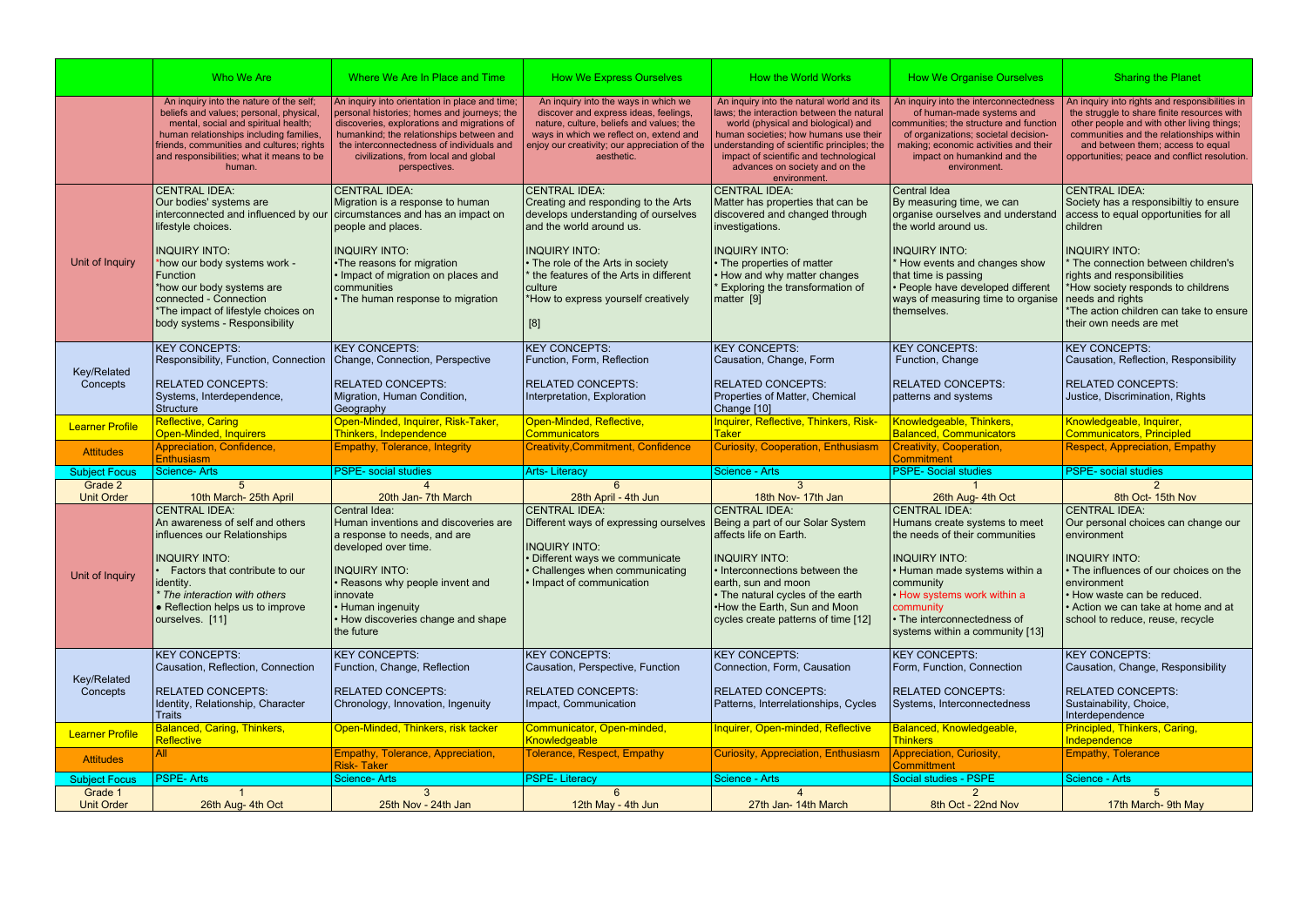|                                   | Who We Are                                                                                                                                                                                                                                                                                   | Where We Are In Place and Time                                                                                                                                                                                                                                                                 | <b>How We Express Ourselves</b>                                                                                                                                                                                                                                                                             | How the World Works                                                                                                                                                                                                                                                                                                                                       | <b>How We Organise Ourselves</b>                                                                                                                                                                                                                                                             | <b>Sharing the Planet</b>                                                                                                                                                                                                                                                      |
|-----------------------------------|----------------------------------------------------------------------------------------------------------------------------------------------------------------------------------------------------------------------------------------------------------------------------------------------|------------------------------------------------------------------------------------------------------------------------------------------------------------------------------------------------------------------------------------------------------------------------------------------------|-------------------------------------------------------------------------------------------------------------------------------------------------------------------------------------------------------------------------------------------------------------------------------------------------------------|-----------------------------------------------------------------------------------------------------------------------------------------------------------------------------------------------------------------------------------------------------------------------------------------------------------------------------------------------------------|----------------------------------------------------------------------------------------------------------------------------------------------------------------------------------------------------------------------------------------------------------------------------------------------|--------------------------------------------------------------------------------------------------------------------------------------------------------------------------------------------------------------------------------------------------------------------------------|
|                                   | An inquiry into the nature of the self;<br>beliefs and values; personal, physical,<br>mental, social and spiritual health;<br>human relationships including families,<br>friends, communities and cultures; rights<br>and responsibilities; what it means to be<br>human.                    | An inquiry into orientation in place and time;<br>personal histories; homes and journeys; the<br>discoveries, explorations and migrations of<br>humankind; the relationships between and<br>the interconnectedness of individuals and<br>civilizations, from local and global<br>perspectives. | An inquiry into the ways in which we<br>discover and express ideas, feelings,<br>nature, culture, beliefs and values; the<br>ways in which we reflect on, extend and<br>enjoy our creativity; our appreciation of the<br>aesthetic.                                                                         | An inquiry into the natural world and its<br>laws; the interaction between the natural<br>world (physical and biological) and<br>human societies; how humans use their<br>understanding of scientific principles; the<br>impact of scientific and technological<br>advances on society and on the<br>environment.                                         | An inquiry into the interconnectedness<br>of human-made systems and<br>communities; the structure and function<br>of organizations; societal decision-<br>making; economic activities and their<br>impact on humankind and the<br>environment.                                               | An inquiry into rights and responsibilities in<br>the struggle to share finite resources with<br>other people and with other living things;<br>communities and the relationships within<br>and between them; access to equal<br>opportunities; peace and conflict resolution.  |
| Unit of Inquiry                   | CENTRAL IDEA:<br>Relationships are enhanced by<br>understanding other people's<br>perspectives and communicating our<br>lown.<br><b>INQUIRY INTO:</b><br>Social interactions<br>• Ways of effectively communicating<br>our ideas, feelings and emotions<br>• Managing and resolving conflict | Central Idea:<br>Discoveries can present challenges,<br>risks and opportunities<br>Inquiry into:<br><b>Discoveries</b><br>Benefits and consequences of<br>discovers.<br>Impact of discoveries on life.<br>$[14]$                                                                               | <b>CENTRAL IDEA:</b><br>Using our imagination helps us to<br>think, create and express ourselves in<br>new ways<br><b>INQUIRY INTO:</b><br><b>Exploring personal interests, culture</b><br>and values<br>• Developing a creative process<br>• How reflection on procces helps to<br>nuture creativity. [15] | <b>CENTRAL IDEA:</b><br>Understanding weather patterns<br>helps people make informed choices<br><b>INQUIRY INTO:</b><br>• Factors that affect different weather<br>conditions (wind, temerature,<br>humidity:) (Causation)<br>• How weather patterns impact<br>human activity (responsibility)<br>* How we measure and monitor<br>weather (function) [16] | <b>CENTRAL IDEA:</b><br>In a community, people share<br>responsibilities and depend on<br>each other<br><b>INQUIRY INTO:</b><br>Communities<br>Roles and responsibilities within<br>communities<br>• Interconnectedness within<br>communities                                                | <b>CENTRAL IDEA:</b><br>Living and non-living things in an<br>ecosystem are interconnected and<br>impact each other<br><b>INQUIRY INTO:</b><br>• How different ecosystems work<br>• Interconnectedness between living<br>and non-living things<br>• Human impact on ecosystems |
| Key/Related<br>Concepts           | <b>KEY CONCEPTS:</b><br>Perspective, Responsibility, Form<br><b>RELATED CONCEPTS:</b><br>Choice, Relationships,<br><b>Communication</b>                                                                                                                                                      | <b>KEY CONCEPTS:</b><br>form, Causatione, Change.<br><b>RELATED CONCEPTS:</b><br>discoveries, timeline, Exploreation                                                                                                                                                                           | <b>KEY CONCEPTS:</b><br>Form, Function, Reflection<br><b>RELATED CONCEPTS:</b><br>Expression, Imagination, Creativity                                                                                                                                                                                       | <b>KEY CONCEPTS:</b><br><b>Causation, Responsibilty Function</b><br><b>RELATED CONCEPTS:</b><br>Weather, Patterns                                                                                                                                                                                                                                         | <b>KEY CONCEPTS:</b><br>Form, Function, Connection<br><b>RELATED CONCEPTS:</b><br>Community, Interdependence                                                                                                                                                                                 | <b>KEY CONCEPTS:</b><br>Function, Connection, Causation<br><b>RELATED CONCEPTS:</b><br>Ecosystem, Habitat, Adaptation                                                                                                                                                          |
| <b>Learner Profile</b>            | <b>Caring, Communicators, Principled</b>                                                                                                                                                                                                                                                     | Caring, Open-Minded, Knowledgeable,<br>Reflective                                                                                                                                                                                                                                              | Caring, Inquirers, Communicators,<br>Open-Minded, Principled                                                                                                                                                                                                                                                | <b>Inquirers, Thinkers, Knowledgeable,</b><br><b>Communicators</b>                                                                                                                                                                                                                                                                                        | Balanced, Risk-taker, Reflective                                                                                                                                                                                                                                                             | <b>Caring, Reflective, Inquirers</b>                                                                                                                                                                                                                                           |
|                                   | Cooperation, Respect, Tolerance,                                                                                                                                                                                                                                                             | <b>Tolerance, Curiosity, Respect</b>                                                                                                                                                                                                                                                           | Cooperation, Respect, Appreciation,                                                                                                                                                                                                                                                                         | <b>Curiosity, Appreciation, Enthusiasm</b>                                                                                                                                                                                                                                                                                                                | Creativity, Confidence, Enthusiasm                                                                                                                                                                                                                                                           | Curiosity, Respect, Appreciation,                                                                                                                                                                                                                                              |
| <b>Attitudes</b>                  | <b>Empathy, Independence</b>                                                                                                                                                                                                                                                                 |                                                                                                                                                                                                                                                                                                | <b>Integrity, Creativity</b>                                                                                                                                                                                                                                                                                |                                                                                                                                                                                                                                                                                                                                                           |                                                                                                                                                                                                                                                                                              | <b>Commitment</b>                                                                                                                                                                                                                                                              |
| <b>Subject Focus</b>              | <b>Social Studies &amp; PSPE</b>                                                                                                                                                                                                                                                             | Social studies - Arts- PSPE - Science                                                                                                                                                                                                                                                          | <b>Arts-Literacy</b>                                                                                                                                                                                                                                                                                        | <b>Science</b>                                                                                                                                                                                                                                                                                                                                            | <b>PSPE-</b> social studies                                                                                                                                                                                                                                                                  | Science- PSPE                                                                                                                                                                                                                                                                  |
|                                   | HWEO:                                                                                                                                                                                                                                                                                        | HWEO:                                                                                                                                                                                                                                                                                          | <b>HWEO: Summative Assessment</b>                                                                                                                                                                                                                                                                           | HWEO:                                                                                                                                                                                                                                                                                                                                                     | HWEO:                                                                                                                                                                                                                                                                                        | HWEO:                                                                                                                                                                                                                                                                          |
| KG<br><b>Unit Order</b>           | 26th Aug- 18th Oct                                                                                                                                                                                                                                                                           | $\boldsymbol{\varDelta}$<br>3rd March - 30th April                                                                                                                                                                                                                                             | 6<br><b>Year Long</b>                                                                                                                                                                                                                                                                                       | 3<br>20th Jan - 23rd Feb                                                                                                                                                                                                                                                                                                                                  | 6<br>1st May - 4th Jun                                                                                                                                                                                                                                                                       | $\mathcal{P}$<br>1st Nov- 17th Jan                                                                                                                                                                                                                                             |
| Unit of Inquiry                   | <b>CENTRAL IDEA:</b><br>Making healthy choices helps us<br>maintain a healthy body<br>Lines of Inquiry:<br>What human bodies need to be<br>healthy?<br>• How will you maintain a healthy<br>body?<br>• How to develop responsibility for<br>their own safety and the safety of<br>others.    | <b>CENTRAL IDEA:</b><br>Homes reflect cultural influences and<br>local conditions<br><b>INQUIRY INTO:</b><br>• What makes a home<br>. How homes reflect family values and<br>local culture<br>• Factors that determine where people<br>live<br>$[17]$                                          | <b>CENTRAL IDEA:</b><br>Creativity can be explored through<br>sensory experiences<br><b>INQUIRY INTO:</b><br>• Learning through the senses<br>Identifying patterns in environments<br>Enjoy creativity. [18]                                                                                                | <b>CENTRAL IDEA:</b><br>Materials behave and interact in<br>certain ways which determine how<br>people use them<br><b>INQUIRY INTO:</b><br>*properties of materials in there<br>natural state.<br>*Properties of materials can change.<br>Materials can be repurposed                                                                                     | <b>CENTRAL IDEA:</b><br>Signs and symbols are used locally<br>and globally to help us<br>communicate and organise<br>ourselves<br><b>INQUIRY INTO:</b><br>· Signs and symbols<br>How we use signs and symbols to<br>communicate and organise<br>ourselves<br>• Reasons for signs and symbols | <b>CENTRAL IDEA:</b><br>The characteristics of living things<br>affect their ability to survive<br><b>INQUIRY INTO:</b><br><b>Characteristics of living things</b><br>• Living things adapt<br>Human impact on living things [19]                                              |
| Key/Related<br>Concepts           | <b>KEY CONCEPTS:</b><br>Responsibility, Connection,<br><b>Causation</b><br><b>RELATED CONCEPTS:</b><br>Needs, Health, Safety                                                                                                                                                                 | <b>KEY CONCEPTS:</b><br>Form, Connection, Causation<br><b>RELATED CONCEPTS:</b><br>Culture, Homes, Family                                                                                                                                                                                      | <b>KEY CONCEPTS:</b><br>Perspective, Connection, Form,<br>Reflection<br><b>RELATED CONCEPTS:</b><br>Patterns, creativity, Investigation                                                                                                                                                                     | <b>KEY CONCEPTS:</b><br>Form, Function, Change<br><b>RELATED CONCEPTS:</b><br>Symbolism, Communication                                                                                                                                                                                                                                                    | <b>KEY CONCEPTS:</b><br>Form, Function, Causation<br><b>RELATED CONCEPTS:</b><br>Symbolism, Communication                                                                                                                                                                                    | <b>KEY CONCEPTS:</b><br>Form, Connection, Responsibility<br><b>RELATED CONCEPTS:</b><br>Characteristics, Classification                                                                                                                                                        |
| <b>Learner Profile</b>            | Reflective, Balanced, Caring                                                                                                                                                                                                                                                                 | Thinker, Caring, Open-minded,                                                                                                                                                                                                                                                                  | Communicator, Knowledgeable                                                                                                                                                                                                                                                                                 | Inquirer, Knowledgeable,                                                                                                                                                                                                                                                                                                                                  | Communicator, Thinker, Inquirer,                                                                                                                                                                                                                                                             | Inquirer, Caring, Principled,                                                                                                                                                                                                                                                  |
| <b>Attitudes</b>                  | Commitment, Independent                                                                                                                                                                                                                                                                      | Reflective<br>Appreciation, Empathy, Respect                                                                                                                                                                                                                                                   | Appreciation, Confidence, Creativity,                                                                                                                                                                                                                                                                       | <b>Communicators</b><br><b>Curiosity, Creativity, Enthusiasm</b>                                                                                                                                                                                                                                                                                          | Risk-Taker,<br>Cooperation, Independence,                                                                                                                                                                                                                                                    | Appreciation, Respect, Curiosity,                                                                                                                                                                                                                                              |
| <b>Subject Focus</b>              | Science- PSPE                                                                                                                                                                                                                                                                                | Social studies- PSPE                                                                                                                                                                                                                                                                           | <b>Respect</b><br><b>Arts-Literacy</b>                                                                                                                                                                                                                                                                      | <b>Science-Arts</b>                                                                                                                                                                                                                                                                                                                                       | <b>Tolerance</b><br><b>PSPE-Literacy</b>                                                                                                                                                                                                                                                     | Empathy, Integrity<br>Science                                                                                                                                                                                                                                                  |
| Pre-School 4<br><b>Unit Order</b> | 2                                                                                                                                                                                                                                                                                            | 1 Yearlong                                                                                                                                                                                                                                                                                     | $\overline{4}$                                                                                                                                                                                                                                                                                              |                                                                                                                                                                                                                                                                                                                                                           | 3                                                                                                                                                                                                                                                                                            |                                                                                                                                                                                                                                                                                |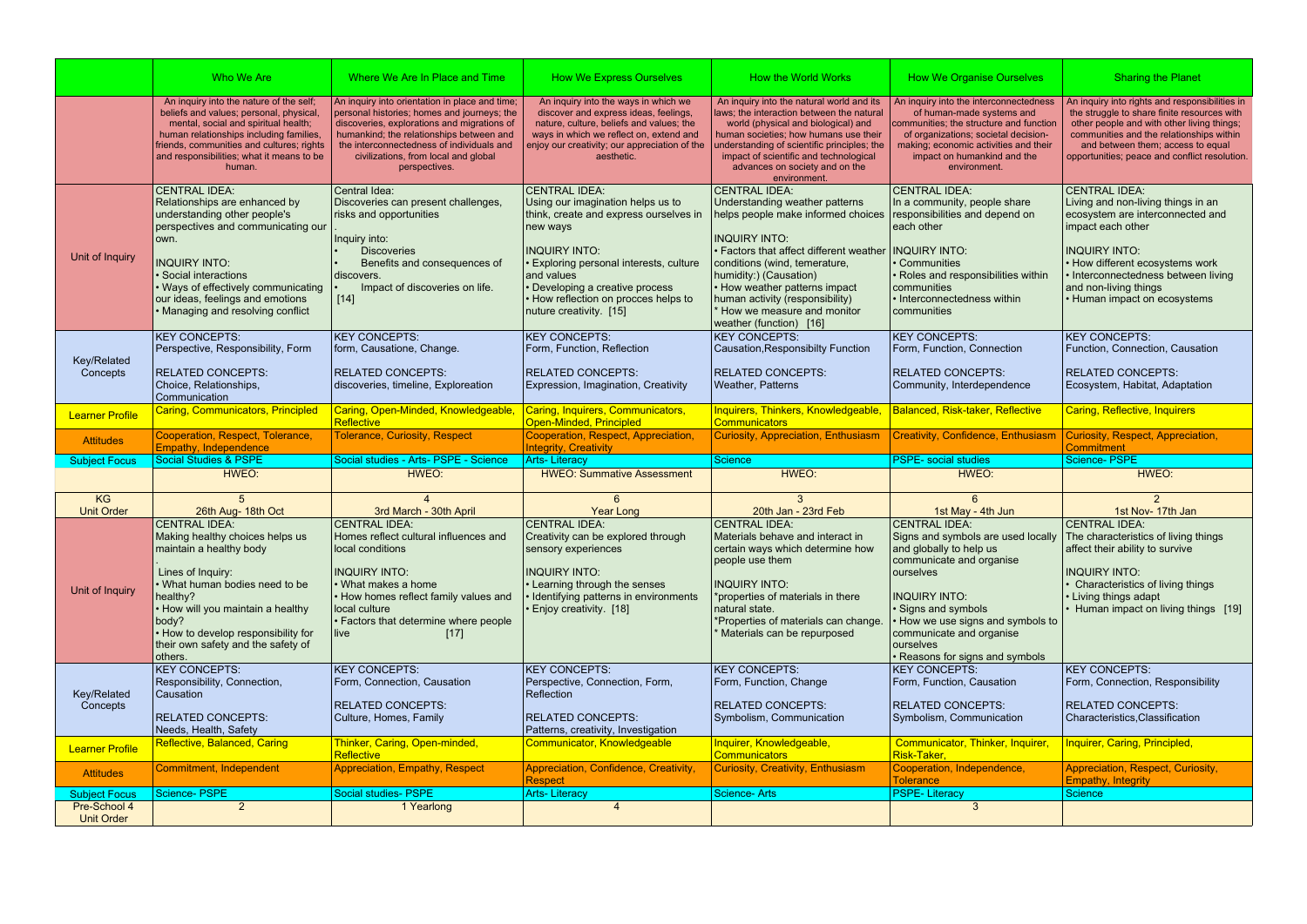|                         | Who We Are                                                                                                                                                                                                                                                                | Where We Are In Place and Time                                                                                                                                                                                                                                                                 | <b>How We Express Ourselves</b>                                                                                                                                                                                                     | How the World Works                                                                                                                                                                                                                                                                                               | <b>How We Organise Ourselves</b>                                                                                                                                                                                                                                                                                                           | <b>Sharing the Planet</b>                                                                                                                                                                                                                                                     |
|-------------------------|---------------------------------------------------------------------------------------------------------------------------------------------------------------------------------------------------------------------------------------------------------------------------|------------------------------------------------------------------------------------------------------------------------------------------------------------------------------------------------------------------------------------------------------------------------------------------------|-------------------------------------------------------------------------------------------------------------------------------------------------------------------------------------------------------------------------------------|-------------------------------------------------------------------------------------------------------------------------------------------------------------------------------------------------------------------------------------------------------------------------------------------------------------------|--------------------------------------------------------------------------------------------------------------------------------------------------------------------------------------------------------------------------------------------------------------------------------------------------------------------------------------------|-------------------------------------------------------------------------------------------------------------------------------------------------------------------------------------------------------------------------------------------------------------------------------|
|                         | An inquiry into the nature of the self;<br>beliefs and values; personal, physical,<br>mental, social and spiritual health;<br>human relationships including families,<br>friends, communities and cultures; rights<br>and responsibilities; what it means to be<br>human. | An inquiry into orientation in place and time;<br>personal histories; homes and journeys; the<br>discoveries, explorations and migrations of<br>humankind; the relationships between and<br>the interconnectedness of individuals and<br>civilizations, from local and global<br>perspectives. | An inquiry into the ways in which we<br>discover and express ideas, feelings,<br>nature, culture, beliefs and values; the<br>ways in which we reflect on, extend and<br>enjoy our creativity; our appreciation of the<br>aesthetic. | An inquiry into the natural world and its<br>laws; the interaction between the natural<br>world (physical and biological) and<br>human societies; how humans use their<br>understanding of scientific principles; the<br>impact of scientific and technological<br>advances on society and on the<br>environment. | An inquiry into the interconnectedness<br>of human-made systems and<br>communities; the structure and function<br>of organizations; societal decision-<br>making; economic activities and their<br>impact on humankind and the<br>environment.                                                                                             | An inquiry into rights and responsibilities in<br>the struggle to share finite resources with<br>other people and with other living things;<br>communities and the relationships within<br>and between them; access to equal<br>opportunities; peace and conflict resolution. |
| Unit of Inquiry         | <b>CENTRAL IDEA:</b><br>People understand their place in the<br>world through their connections with<br>others.<br><b>INQUIRY INTO:</b><br>• Types of relationships<br>People relate to others in different<br>ways<br>Similarities and uniqueness varies                 | <b>CENTRAL IDEA:</b><br>Journeys have a purpose and can lead<br>to new experiences<br><b>INQUIRY INTO:</b><br>1 Journeys<br>2. Journeys lead to new experiences.<br>3. Purposes of different journeys                                                                                          | <b>CENTRAL IDEA:</b><br>Exploring creativity influences self<br>expression<br><b>INQUIRY INTO:</b><br>1. People express themselves in<br>different ways<br>2. Drawing inspirations for creativity<br>3. Responding to creativity    |                                                                                                                                                                                                                                                                                                                   | Central Idea:<br>We organize our places and spaces<br>for different purposes according to<br>the needs of the community<br><b>INQUIRY INTO:</b><br>Different types of places and<br>spaces (Form)<br>• How places and spaces meet<br>peoples needs (Function)<br>• Taking responsibility for shared p<br>[aces and spaces (Responsibility) |                                                                                                                                                                                                                                                                               |
| Key/Related<br>Concepts | <b>KEY CONCEPTS:</b><br>Form, Function, Connection<br><b>RELATED CONCEPTS:</b><br>Relationships, Friendship, Identity                                                                                                                                                     | <b>KEY CONCEPTS:</b><br>Function, Reflection, Connection<br><b>RELATED CONCEPTS:</b><br>Journeys, Transportation,<br>Communication                                                                                                                                                             | <b>KEY CONCEPTS:</b><br>Causation, Perspective, Reflection<br>RELATED CONCEPTS:<br>Imagination, Creativity, Exploration                                                                                                             |                                                                                                                                                                                                                                                                                                                   | <b>KEY CONCEPTS:</b><br>Function, Responsibility<br><b>RELATED CONCEPTS:</b><br>Environments, Needs                                                                                                                                                                                                                                        |                                                                                                                                                                                                                                                                               |
|                         |                                                                                                                                                                                                                                                                           |                                                                                                                                                                                                                                                                                                |                                                                                                                                                                                                                                     |                                                                                                                                                                                                                                                                                                                   |                                                                                                                                                                                                                                                                                                                                            |                                                                                                                                                                                                                                                                               |
| <b>Learner Profile</b>  | Open-Minded, Principled                                                                                                                                                                                                                                                   | <b>Inquirers, Reflective, Balanced</b>                                                                                                                                                                                                                                                         | Communicator, Knowledgeable                                                                                                                                                                                                         |                                                                                                                                                                                                                                                                                                                   | <b>Thinkers, Inquirers</b>                                                                                                                                                                                                                                                                                                                 |                                                                                                                                                                                                                                                                               |
| <b>Attitudes</b>        | <b>Curiosity, Empathy</b>                                                                                                                                                                                                                                                 | <b>Curiosity</b>                                                                                                                                                                                                                                                                               | <b>Independence, Creativity</b>                                                                                                                                                                                                     |                                                                                                                                                                                                                                                                                                                   | Cooperation                                                                                                                                                                                                                                                                                                                                |                                                                                                                                                                                                                                                                               |
| <b>Subject Focus</b>    | <b>PSPE</b>                                                                                                                                                                                                                                                               | <b>PSPE-</b> social studies                                                                                                                                                                                                                                                                    | <b>Arts</b>                                                                                                                                                                                                                         |                                                                                                                                                                                                                                                                                                                   | <b>PSPE-Arts</b>                                                                                                                                                                                                                                                                                                                           |                                                                                                                                                                                                                                                                               |
| Pre-School 3<br>Order   | 2 Yearlong                                                                                                                                                                                                                                                                |                                                                                                                                                                                                                                                                                                |                                                                                                                                                                                                                                     |                                                                                                                                                                                                                                                                                                                   |                                                                                                                                                                                                                                                                                                                                            | $\mathcal{R}$                                                                                                                                                                                                                                                                 |
| Unit of Inquiry         | Central Idea:<br>Many things make me who I am.<br>Lines of Inquiry:<br>1. The qualities that make me<br>  special<br>2. Things I can do<br>3. Changes that happen over time<br>$[20]$                                                                                     |                                                                                                                                                                                                                                                                                                | <b>CENTRAL IDEA:</b><br>Children explore the world around<br>them and discover new ideas through<br>play<br><b>INQUIRY INTO:</b><br>Communicating through play<br>• Playing cooperatively<br>*Exploration through play              | CENTRAL IDEA:<br>Light creates shadows and<br>reflections which affect The<br>environments<br><b>INQUIRY INTO:</b><br>• sources of light<br>· shadows and reflections are<br>created in many ways<br>$\cdot$ light and shadows affect the<br>environment.                                                         |                                                                                                                                                                                                                                                                                                                                            | <b>CENTRAL IDEA:</b><br>All living things grow and change<br><b>INQUIRY INTO:</b><br><b>• Exploring Living things</b><br>•Living things change and grow<br>• Caring for living things                                                                                         |
| Key/Related<br>Concepts | <b>KEY CONCEPTS:</b><br>Change, Form, Function<br><b>RELATED CONCEPTS:</b><br>Change, Growth                                                                                                                                                                              |                                                                                                                                                                                                                                                                                                | <b>KEY CONCEPTS:</b><br>Function, Form, Connection<br><b>RELATED CONCEPTS:</b><br>Play, Exploration                                                                                                                                 | <b>KEY CONCEPTS:</b><br>Reflection, Causation, Form<br><b>RELATED CONCEPTS:</b><br>Day and Night, shadws, reflection of<br>the light                                                                                                                                                                              |                                                                                                                                                                                                                                                                                                                                            | <b>KEY CONCEPTS:</b><br>Change, Responsibility, Function<br><b>RELATED CONCEPTS:</b><br>Growth, Lifecycles                                                                                                                                                                    |
| <b>Learner Profile</b>  | Communicators, Risk-Takers,                                                                                                                                                                                                                                               |                                                                                                                                                                                                                                                                                                | Reflective, Inquirers, Risk-Takers                                                                                                                                                                                                  | <b>Inquirers, Reflective, THINKERS</b>                                                                                                                                                                                                                                                                            |                                                                                                                                                                                                                                                                                                                                            | Caring, Inquirers, KNOWLEDGEABLE                                                                                                                                                                                                                                              |
| <b>Attitudes</b>        | <b>PRINCIPLED, Balanced</b><br>Confidence, Curiosity, Independence                                                                                                                                                                                                        |                                                                                                                                                                                                                                                                                                | <b>Cooperation, Creativity</b>                                                                                                                                                                                                      | Curiosity, Creativity                                                                                                                                                                                                                                                                                             |                                                                                                                                                                                                                                                                                                                                            | Appreciation                                                                                                                                                                                                                                                                  |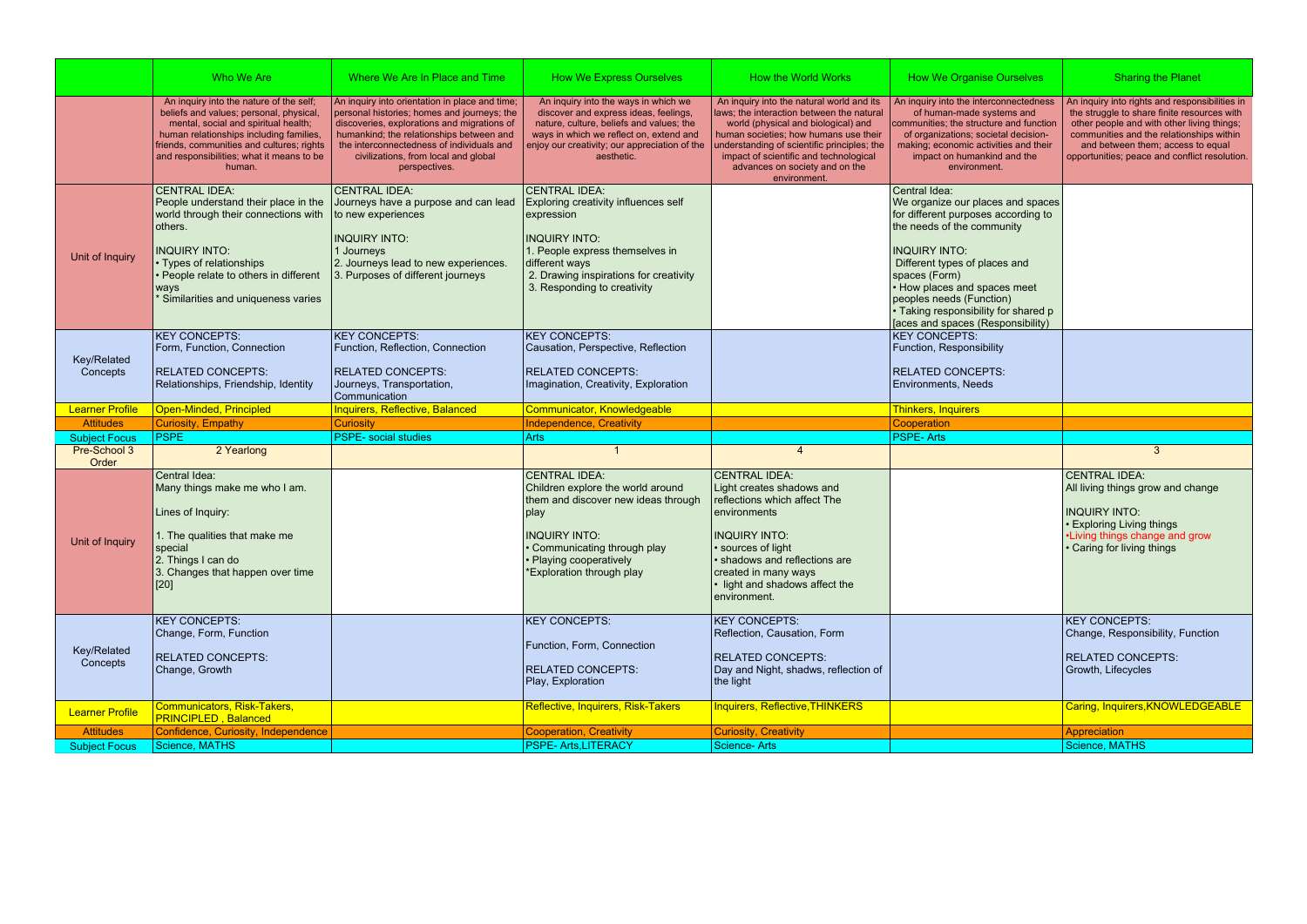[1] "All of imagination — everything that we think, we feel, we sense — comes through the human brain. And once we create new patterns in this brain, once we shape the brain in a new way, it never returns to its original s — Jay Walker

wonder and creativity are the center of the scientific life.

Curiosity is the engine of achievement when creativity and imagination are valued and nurtured. Humans have unique characteristics and are programmed to think and inquire about our world.

[4] http://www.sustainableschools.act.gov.au/ data/assets/pdf\_file/0005/17294/Energy\_Curriculum\_program.pdf CENTRAL IDEA:

Human life is inherently creative and human culture is so interesting and diverse and dynamic.

[2] Make central idea align with the following part of the TD Theme: relationships between and the interconnectedness of individuals and civilizations

[3] 2 week intro. then embed throughout the year. (Action Unit)

Energy may be converted, transformed and used to support human progress.

INQUIRY INTO:

- Different forms of energy sources (renewable and non-renewable)
- How energy is used (transformation)
- Sustainable energy practices

Energy sources

- Technological advances in energy use
- The implications of energy useage on the environment

## [5] STP Gr5:

Sharing ecosystems requires finding solutions to conflicts.

[6] 2) Different perspectives lead to different understandings.( Perspective)

[7] LOI 3 needs to be expanded upon to work with the concepts of change and responsibility - linking to human survival connected to our planets survival.

[8] INQUIRY INTO:

\*The role of Art in culture and society \*How Art is unique and personal

[9] Central idea: The ways in which materials behave determine how people use them.

Lines of Inquiry: -Properties and classification of materials and matter. -Changes that materials undergo -Manipulation and application of materials

[10] RELATED CONCEPTS: Properties, structure, transformation, behaviour, role, change of state, chemical and physical changes

[11] Inquiry into: The influences in our lives